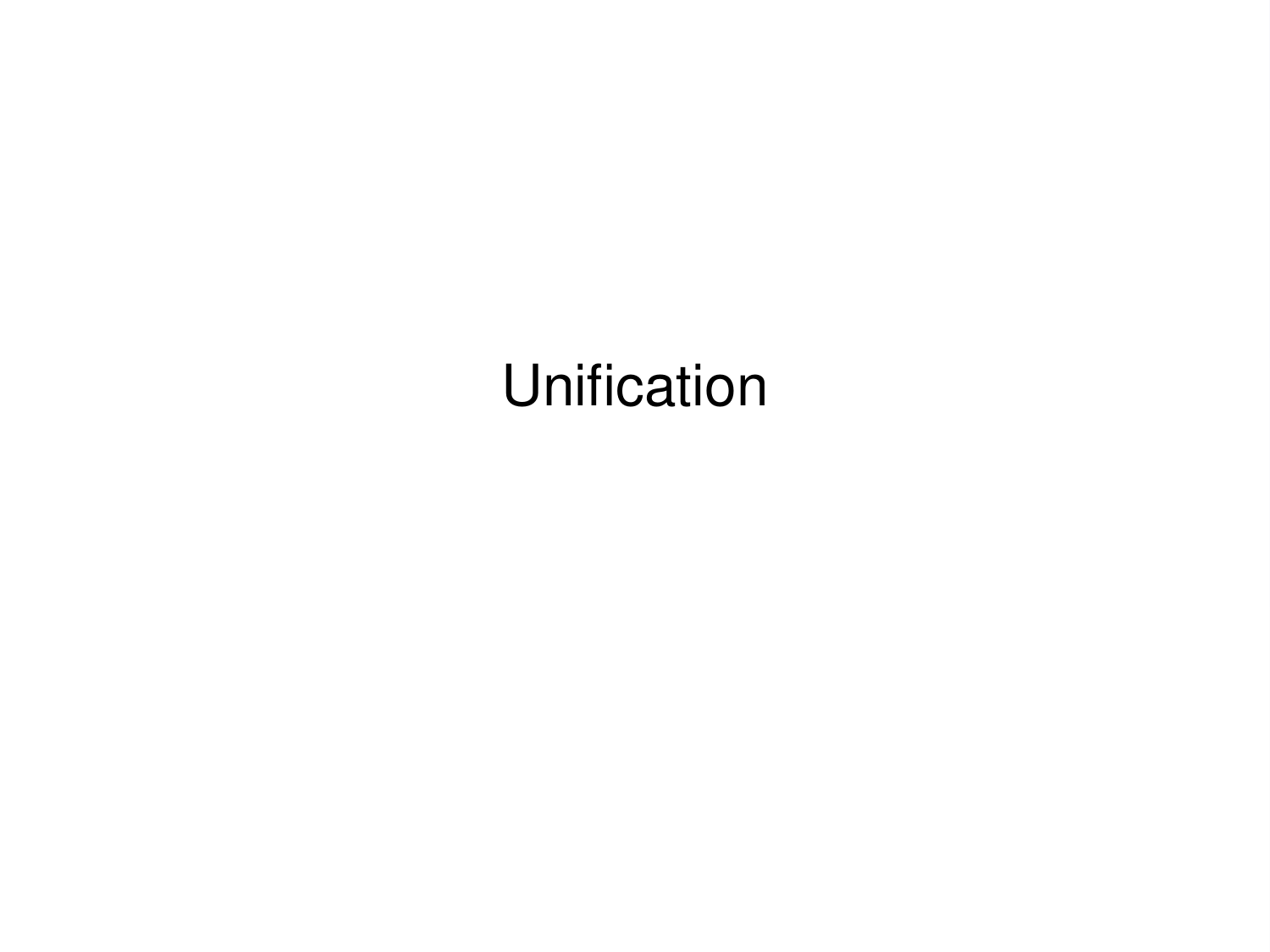Two terms *s* and *t* are unifiable iff there exists a substitution (called unifier) s.t.  $\theta(s) = \theta(t)$ .

## Example

*f*(*x*, *g*(*x*, *a*)) and *f*(*h*(*a*), *y*) are unifiable with  $\theta = \{x/h(a), y/g(h(a), a)\}$ 

 $f(x, g(x, a)) \neq f(h(a), y)$ <br> $f(h(a), g(h(a), a)) = f(h(a), g(a))$  $f(h(a), g(h(a), a)) = f(h(a), g(h(a), a))$ 

*f*( $x, g(x, a)$ ) and  $f(h(a), f(b, a))$  are not unifiable.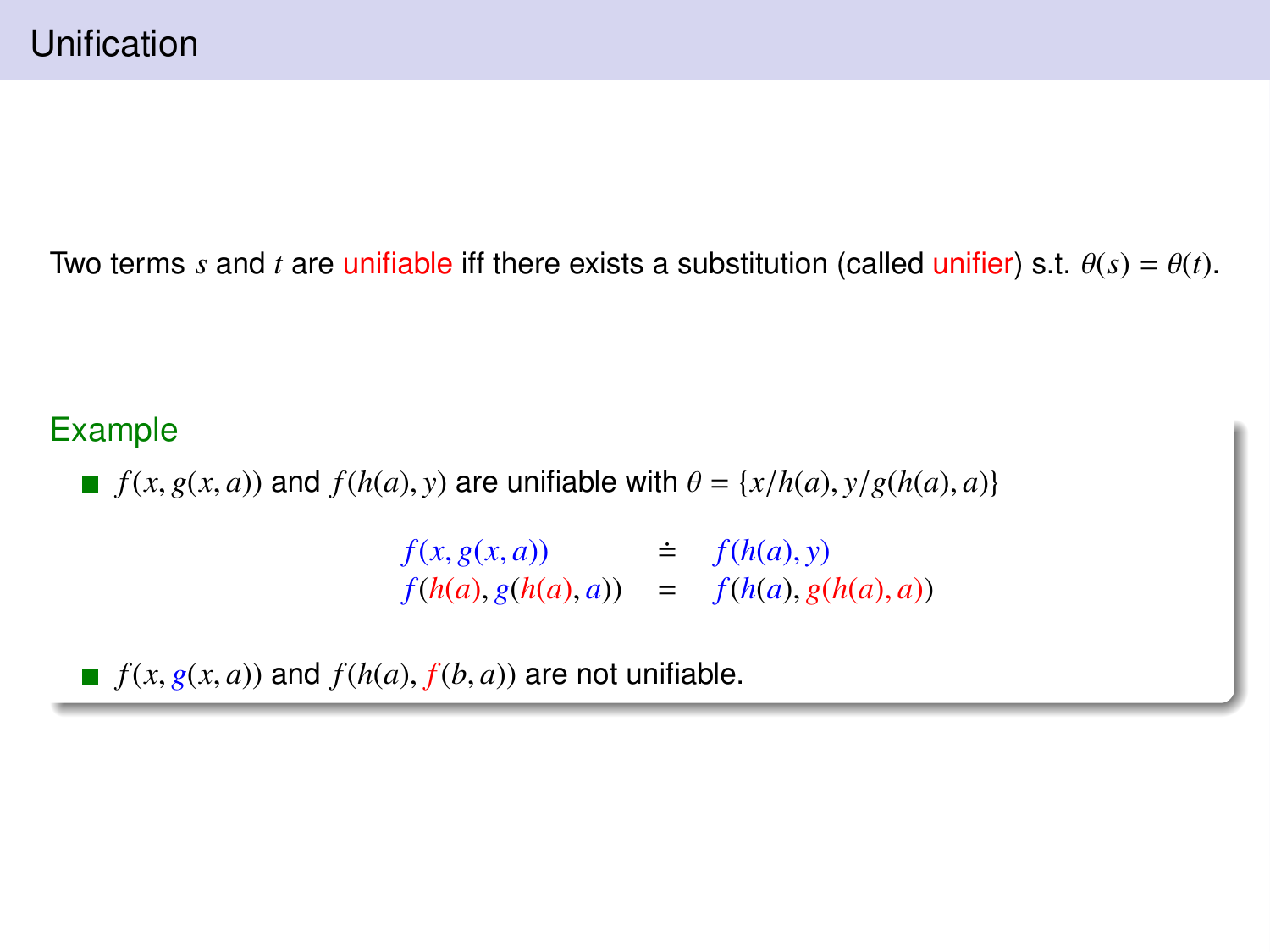Let  $\theta$  and  $\tau$  be two substitutions and S be a set of substitutions.

- The composition of  $\theta$  and  $\tau$  is  $(\theta \circ \tau)(x) = \widehat{\theta}(\tau(x))$  for every variable  $x \in \mathcal{X}$ .
- $\theta$  is an instance of τ (or τ is more general than θ) iff there exists a substitution  $\rho$  s.t. for every variable  $x \in \mathcal{X}$ ,  $(\rho \circ \tau)(x) = \theta(x)$ .
- $\tau \in S$  is principal (or most general) iff every substitution  $\theta \in S$  is an instance of  $\tau$ .

#### Example

Let  $\sigma_1 = \{y/b, z/h(c)\}$  and  $\sigma_2 = \{x/f(y), y/z\}$ .  $\sigma_1 \circ \sigma_2 = \{x/f(b), y/h(c), z/h(c)\}.$  $\sigma_2$  is more general than  $\sigma_1 \circ \sigma_2$ .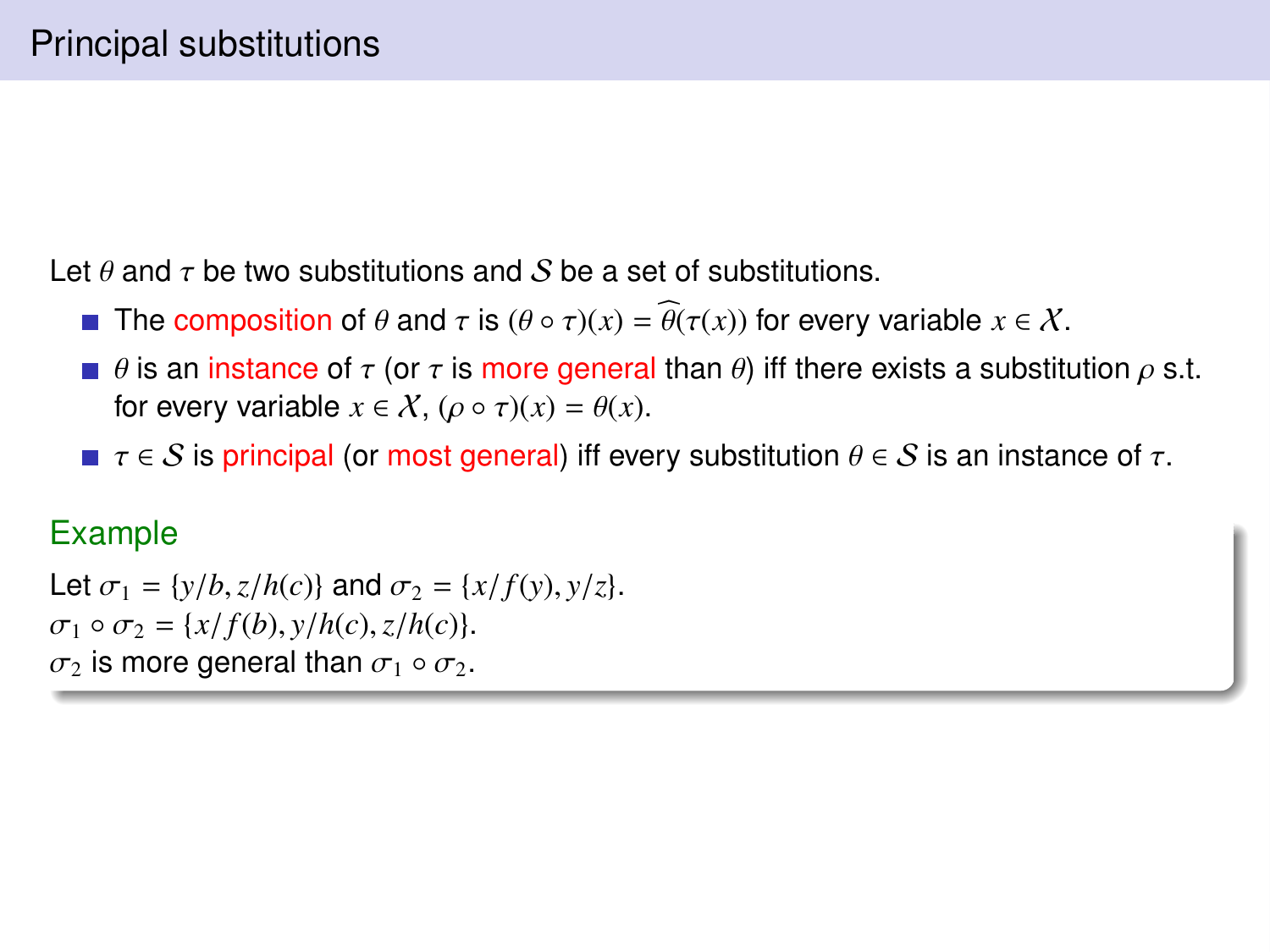#### Theorem

Let S be a non-empty set of unifiers of *s* and *t*. Then, there exists a principal unifier  $\theta \in S$ s.t. for every  $\tau \in \mathcal{S}$ ,  $\theta$  is more general than  $\tau$ . Moreover, this principal unifier is unique modulo renaming.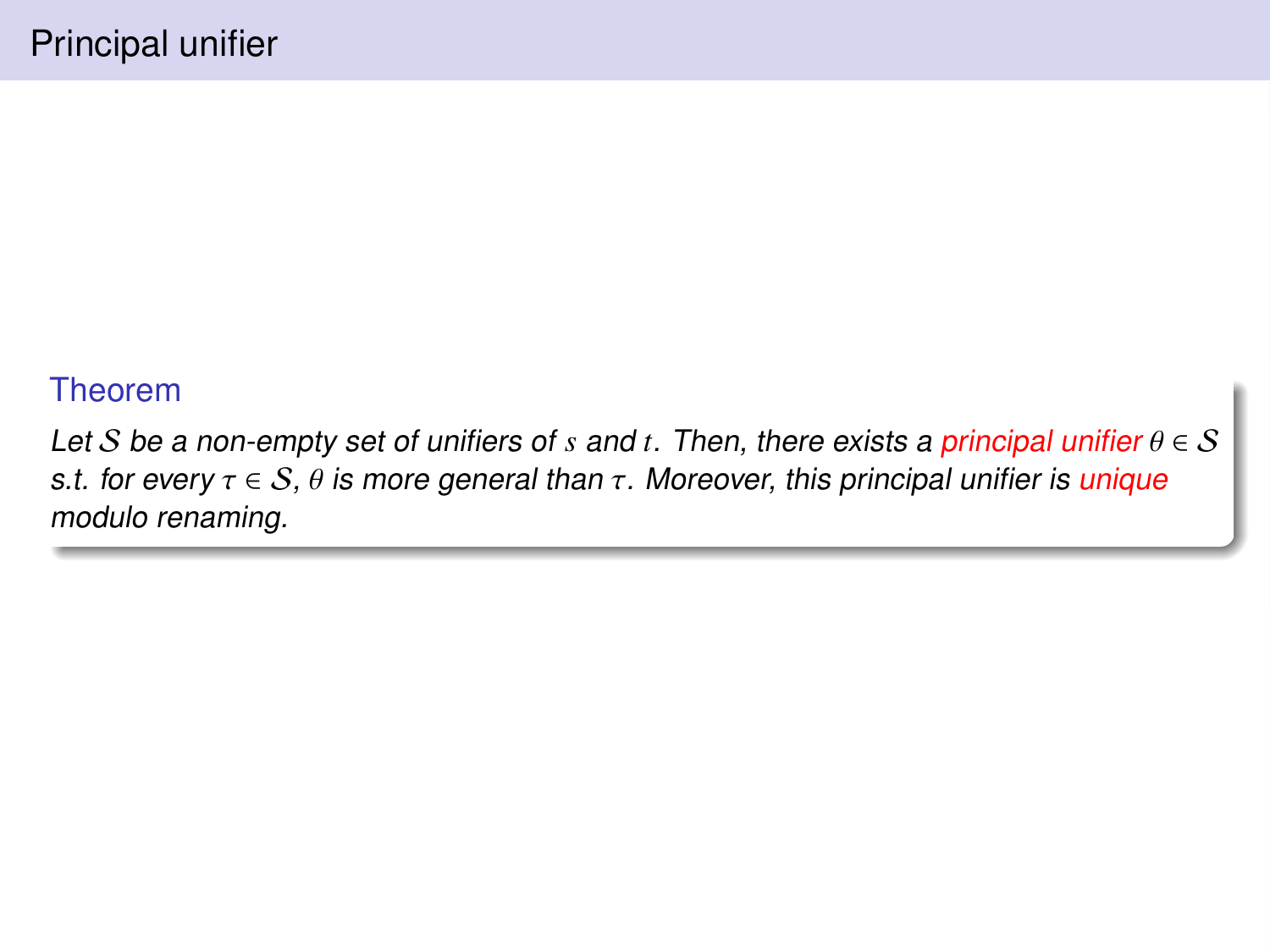A substitution  $\theta$  is idempotent iff  $\theta \circ \theta = \theta$ .

# Example

 $\{y/b, z/h(c)\}\$ is idempotent.  ${x/f(y), y/z}$  is not idempotent.

# Theorem

If *s* and *t* are unifiable, then there exists a principal unifier of *s* and *t* which is idempotent.

How we can construct this unifier?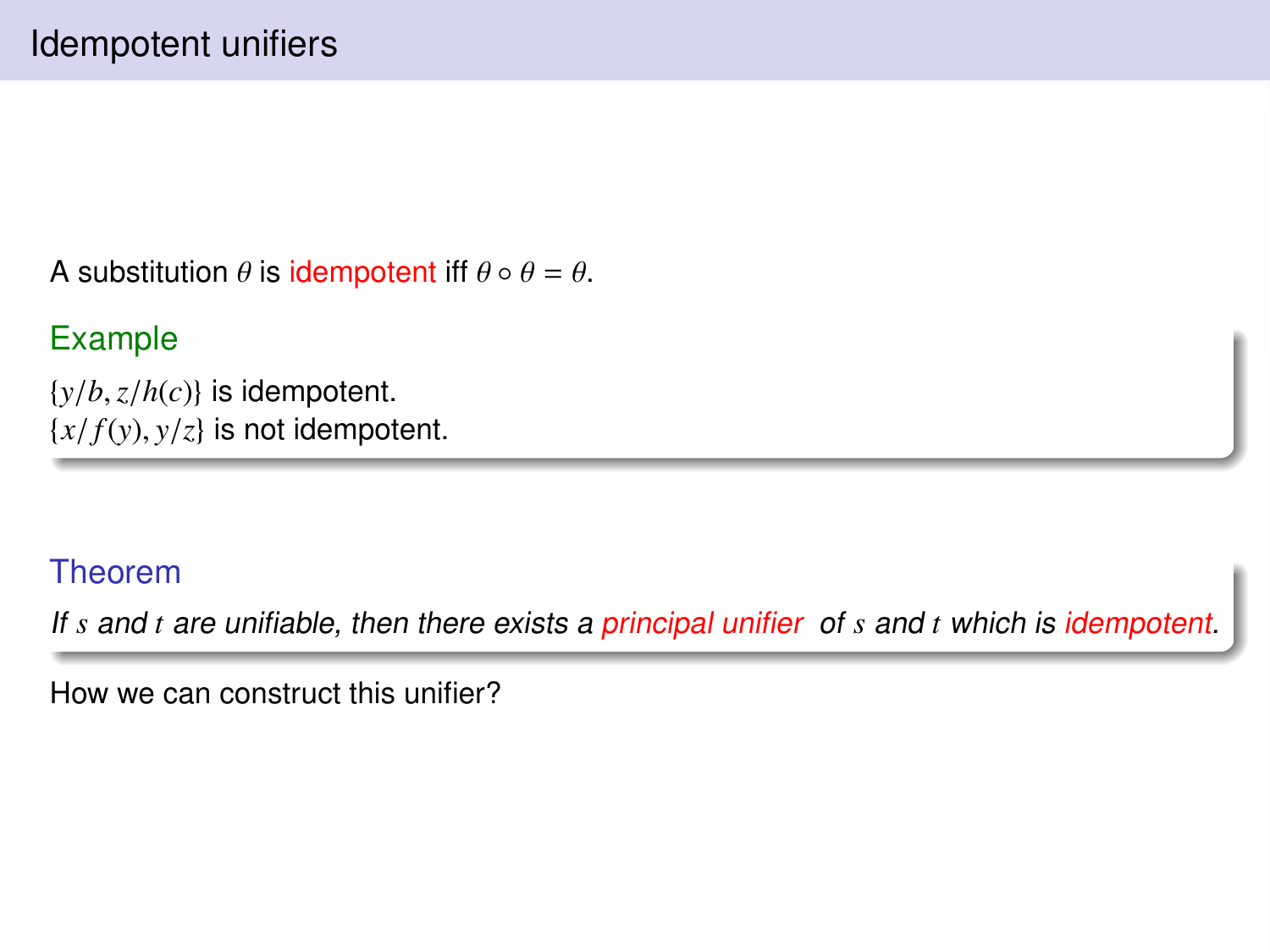An ( $\Sigma$ )equational system is a set of ( $\Sigma$ )equations of the form  $s \doteq t$ . An equational system *E* is unifiable iff there exists a unifier (called solution) for all the equations of *E*.

Finite equational systems are denoted  $\{s_1 \doteq t_1, \ldots, s_n \doteq t_n\}$ .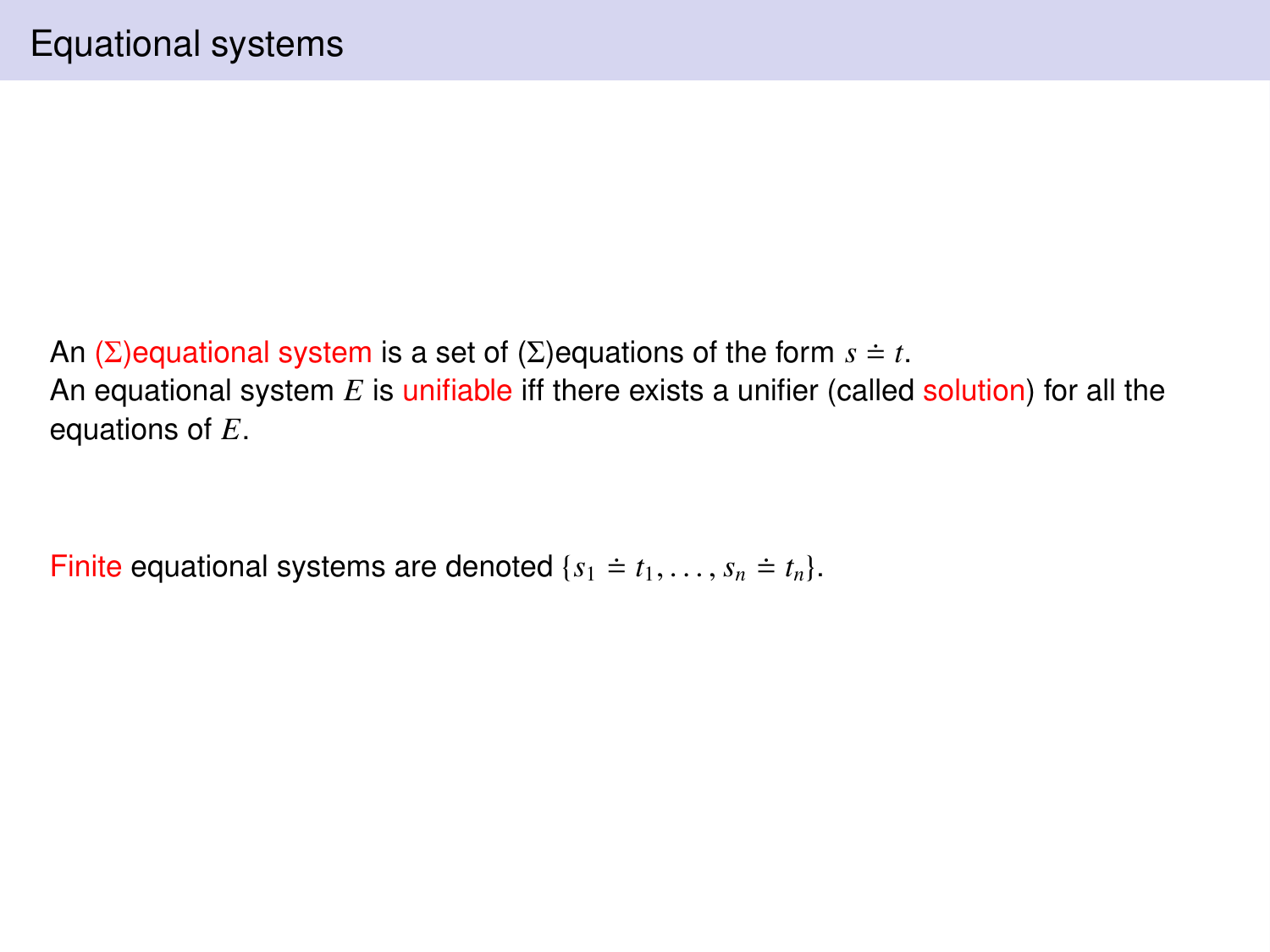## Solved forms

The equational system  $E = \{s_1 \neq t_1, \ldots, s_n \neq t_n\}$  is in solved form iff

- $\blacksquare$  All the  $s_i$  are distinct variables.
- No *s<sup>i</sup>* appears in *t<sup>j</sup>* .

#### Example

 $E_0 = \{x \pm y, z \pm f(a)\}\$ is in solved form but  $E_1 = \{x \pm y, x \pm f(a)\}\$ ,  $E_2 = \{x \pm y, y \pm f(a)\},\$  $E_3 = \{x \pm z, y \pm f(y)\}\$ do not.

**Notation :** For the solved system  $E = \{x_1 = t_1, \ldots, x_n = t_n\}$  we note  $\vec{E}$  the substitution  ${x_1/t_1, \ldots, x_n/t_n}.$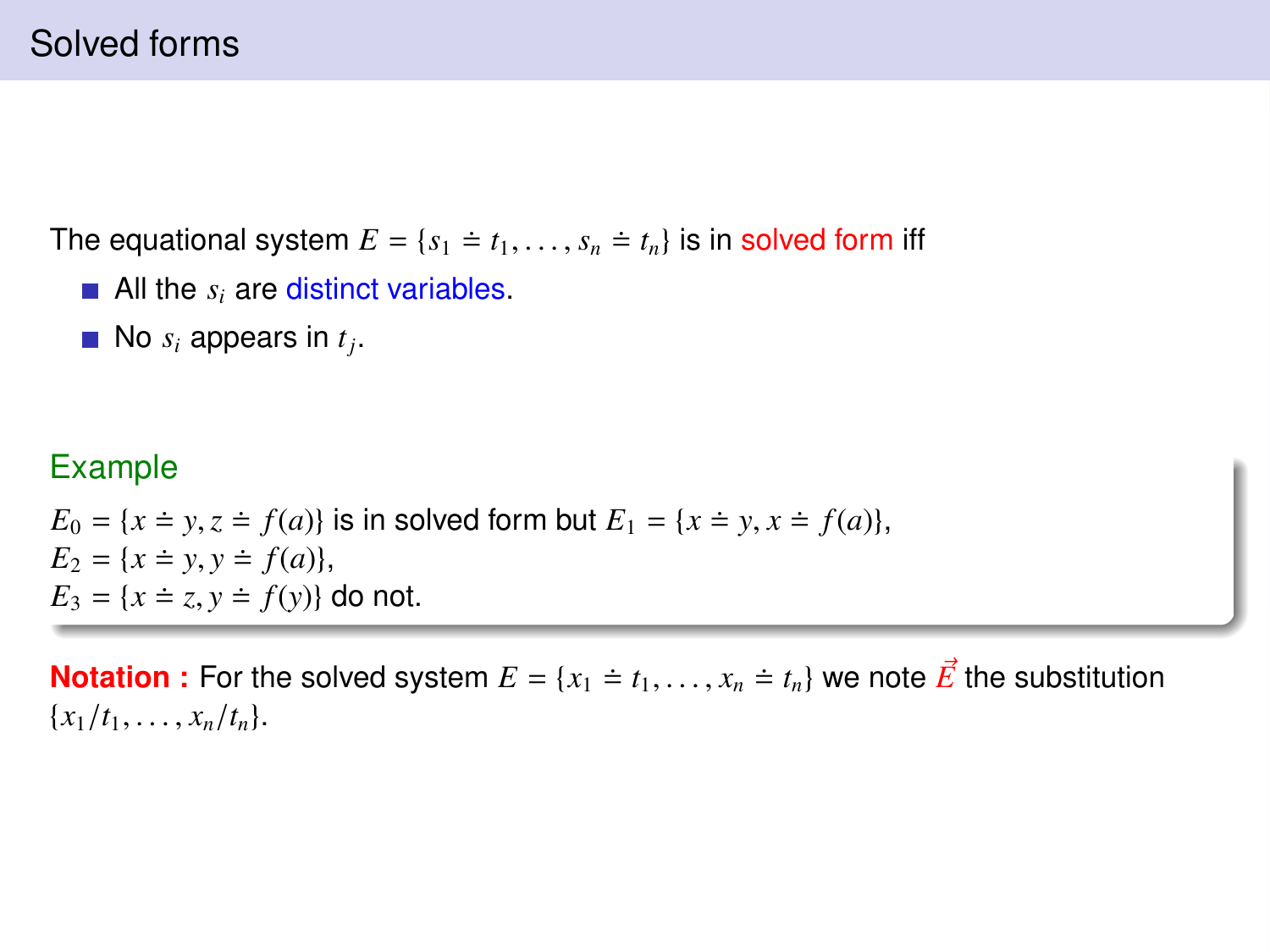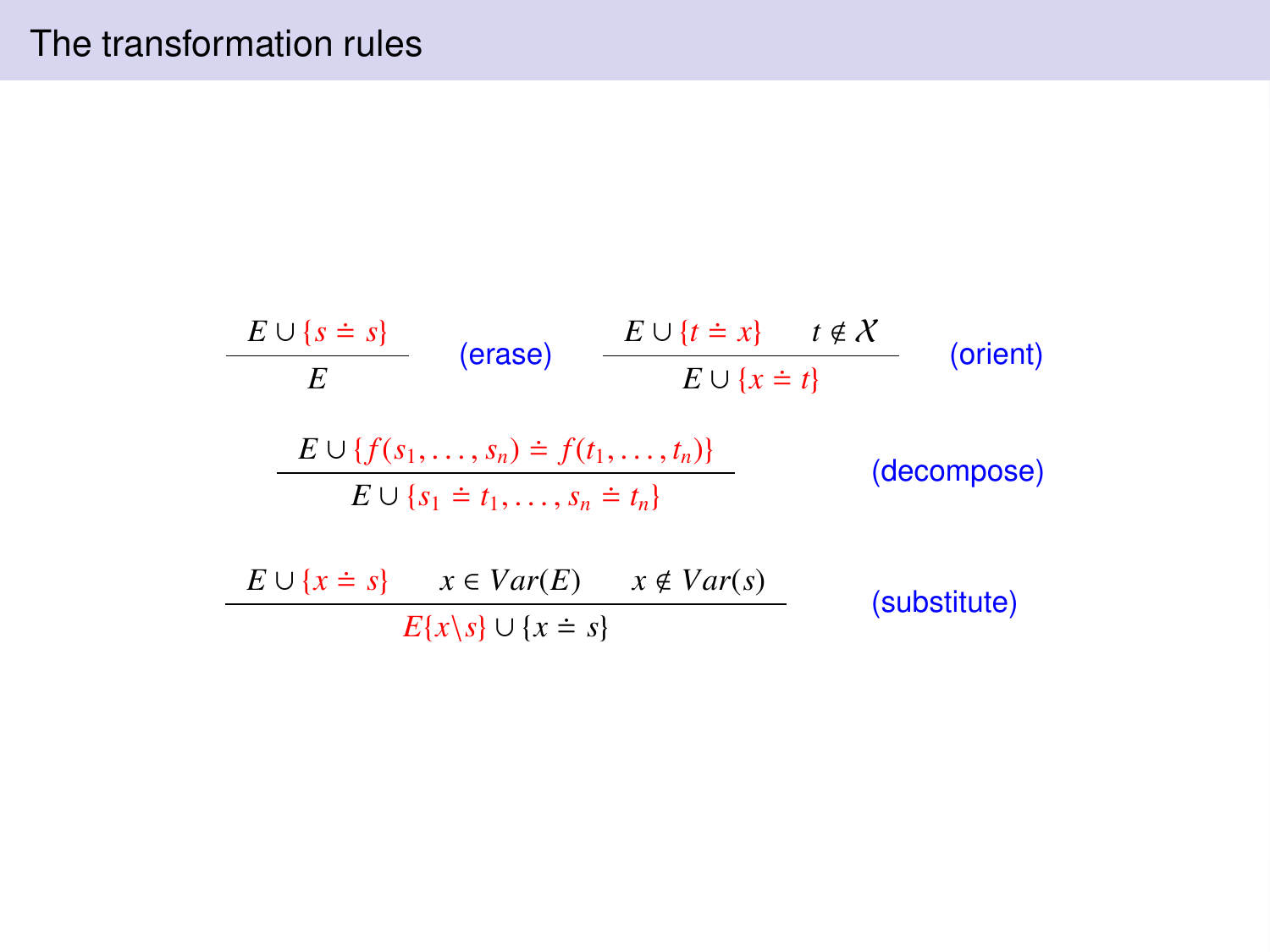- **1** Take an equational system E
- **2** Compute a new system *P* by applying the transformation rules as far as possible.
- **3** If the system *P* is in solved form
	- **then send the answer**  $\vec{P}$
	- else fail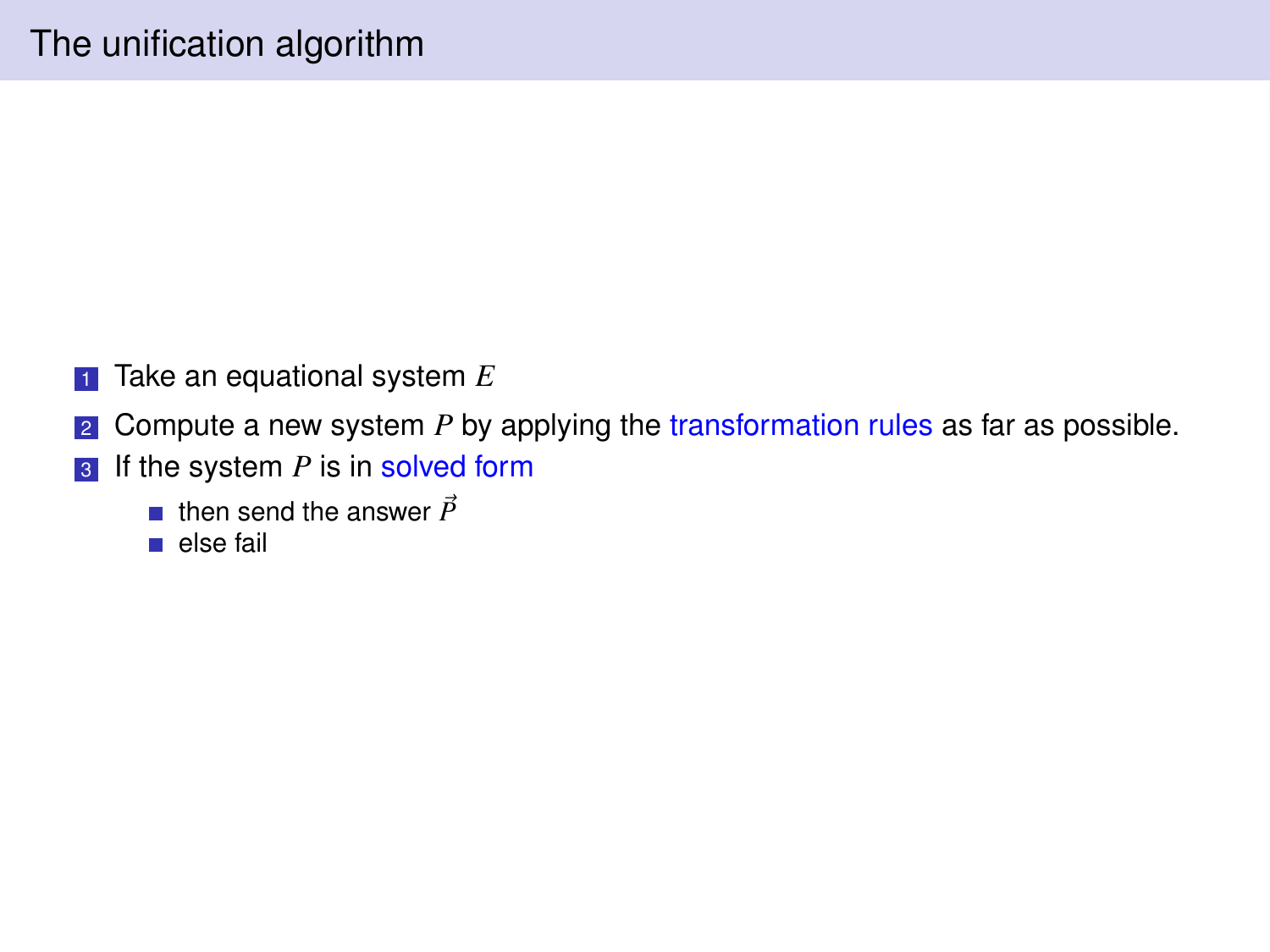#### Example

Unification of the system  $\{p(a, x, f(g(y))) \doteq p(z, f(z), f(u))\}$ 

$$
\frac{p(a, x, f(g(y))) \doteq p(z, f(z), f(u))}{a \doteq z, x \doteq f(z), f(g(y)) \doteq f(u)} d
$$
\n
$$
\frac{z \doteq a, x \doteq f(z), f(g(y)) \doteq f(u)}{z \doteq a, x \doteq f(a), f(g(y)) \doteq f(u)}
$$
\n
$$
z \doteq a, x \doteq f(a), g(y) \doteq u
$$
\n
$$
z \doteq a, x \doteq f(a), u \doteq g(y)(solved form)
$$
\n
$$
t = t
$$
\n
$$
t = t
$$
\n
$$
t = t
$$
\n
$$
t = t
$$
\n
$$
t = t
$$
\n
$$
t = t
$$
\n
$$
t = t
$$
\n
$$
t = t
$$
\n
$$
t = t
$$
\n
$$
t = t
$$
\n
$$
t = t
$$
\n
$$
t = t
$$
\n
$$
t = t
$$
\n
$$
t = t
$$
\n
$$
t = t
$$
\n
$$
t = t
$$
\n
$$
t = t
$$
\n
$$
t = t
$$
\n
$$
t = t
$$
\n
$$
t = t
$$
\n
$$
t = t
$$
\n
$$
t = t
$$
\n
$$
t = t
$$
\n
$$
t = t
$$
\n
$$
t = t
$$
\n
$$
t = t
$$
\n
$$
t = t
$$
\n
$$
t = t
$$
\n
$$
t = t
$$
\n
$$
t = t
$$
\n
$$
t = t
$$
\n
$$
t = t
$$
\n
$$
t = t
$$
\n
$$
t = t
$$
\n
$$
t = t
$$
\n
$$
t = t
$$
\n
$$
t = t
$$
\n
$$
t = t
$$
\n
$$
t = t
$$
\n
$$
t = t
$$
\n
$$
t = t
$$
\n
$$
t = t
$$
\n
$$
t = t
$$
\n
$$
t = t
$$

yields the (idempotent) substitution  $\{z/a, x/f(a), u/g(y)\}.$